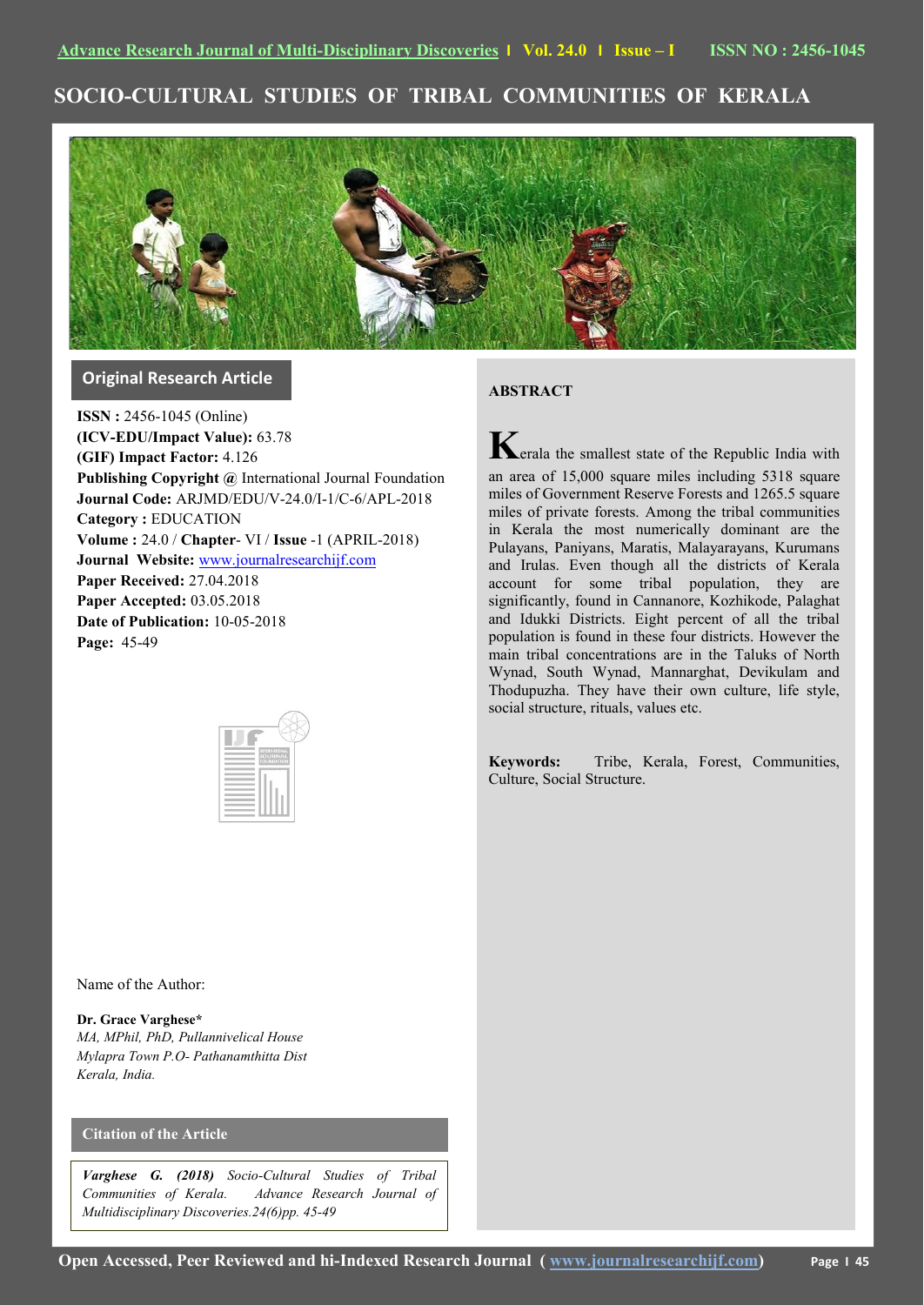**INTERNATIONAL JOURNAL FOUNDATION**

JOU

**IONAL** Ę

**NO** 

NDATI

FOU

## **INTRODUCTION**

The tribal communities of Kerala not only differ from one another but also from the nontribals. These differences relate to language, social organization, and means of subsistence. Two tribes speaking different dialects belonging to the same linguistic family may sometimes vary in their means of subsistence. Whereas there may be two tribes with more or less the same economic pursuits who have no linguistic affinities. An attempt to classify the tribes of Kerala on the basis of their economy reveals that they are food gathers and hunters, shifting cultivators, farm labors, agriculturist, etc.

The majority of the tribes are concentrated on the Waynadu district of constitute 35.82 percentage of the total trial population. The second and third position occupied by Palakkadu and Idduki district. They constitute 15.66 percentage and 11.05 percentages respectively of the tribal population. The least majority of tribals are found in Alappuzha district 0.87 percentages.

Salutation among member of the family is interesting 'Amma" is the salutation for the mother for all tribes of Kerala, expected Uridavans who use the term "Avva". Father is addressed 'Appan' or 'Appa' by most groups and as 'Achan' by Paniyans, Kurumbas, Nayadies, and Uralis. Irulas, Malapandarams and Malmalassars call him 'Ayya' and the 'Malavedans', Manassas and Malakkuravans use the terms "Anthai".

#### **Tribes of Kerala.**

**Adiyan:-** A community of Kerala, they also describe themselves as Ravuler have a population of 8152 according to the 1981 census. Their name has originated from an old rule that they should maintain a distance of ar (six) addi (feet) to a avoid pollution. The word adiyan also connected a slave or a vassal attached to a person of social standing. The word addi is now interpreted to mean lowly. The adiyan are distributed in the district of Wayanad and Cannanore where they mainly inhabit the equal area. They speak themselves in adiyan bhasha which is a dialect of the Kannada language belonging to the Dravidian family of language. They are also conversant with Malayalam and use the Malayalam script. The women wear a saree with a knot over the right shoulder (Sindha Kettu) and bear tattoo marks on their forearm. Regarding food habit, they are nonvegetarians, and their staple diet is rice supplemented with pulses like gram, peas, and beans. Men drink alcoholic beverages and smoke beedis. Both sexes are found of chewing betel leaves.

**Aarandan: -** A community of Kerala which may have derived its name from two local words aravam, meaning a snake and nadan, denoting countrymen. They hunt Pythons to extract oil which they sell to the people of the place as a remedy for leprosy. They speak their own dialect which is kin to Malayalam with others they speak in Malayalam. The Malayalam script is used. The Arandan usually attaining adulthood. Monogamy is the common form. A bead necklace (Kallu) is the marriage symbol. Bride price (Patta Panam) s paid to the father of the bride by the bridegroom at the time of marriage. Divorce is permitted and the bride price has to return to the husband. They are non-vegetarian who eat carrion too. The Arandan worship the village deity and deities of the Hindu Pantheon.

**Eravallan:-** Eravallan was known as the Eravallor or Villu Vedans, they are distributed in the Palakkad district of Kerala. The term Villu Vedan means hunters with bows and arrows. Their speech resembles Tamil, Dravidian languages. They speak either in Tamil or Malayalam or Tamil script. An Eravallan can marry his father's sister's daughter or mother's brother's daughter and these marriages are fixed by negotiation. Monogamy is the form. The marriage pendant (tali) and toe-rings are marriage symbols. The traditional occupation of the Eravallar

was agriculture, hunting, and gathering which are still perused by some. Their children also work and earn. A few of the Eravallan are followers of the traditional tribal religion and believe in demons (boodamn). The rest of profess Hinduism and worship Kali, Kannimars, Mani, and Karupparaya.

**Hill Pulaya:-** Hill Pulaya popularly called Mala Pulaya. They are reported from Kerala. Mala means a mountain or a hill and Pulayan is derived from Pula. Hill Pulaya are studied in two groups: the Karavazhi Pulaya and Kurumba Pulaya.

Hill Pulaya Kuravazhi, A group of Hill Pulaya, they are concentrated in the Idduki district of Kerala. The community"s oral tradition reveals that they migrated from Tamilnadu. The Kuravazhi Hill Pulaya never international or interdined with the other two endogamous groups of the Hill Pulaya. They speak in the Dravidian language. Tamil and write in the Tamil script. The Malayalam language and the Malayalam script are used for intergroup communication. The Karavazhi are non-vegetarians. Men consume alcoholic drinks occasionally which they purchase from the market. Only the males smoke, while betel chewing is common to both the sexes. The Kuravazhi accept food and water from the Muthuvan, Kurumbapalaya, Vellala, Ezhava and some more neighboring people. The primary occupation of Kurevazhi is agricultural labor. Their attitude towards formal education is not favorable as both boys and girls often drop out after primary school level due to Socio-Economic reasons.

Hill Pulaya Kurumba, they are one of the three endogamous groups of the Hill Pulaya. The other two endogamous groups are Kuravazhi Pulaya and Pambu Pulaya. The Kuramba Pulaya are distributed in the Idukki district of Kerala. They speak in Tamil among themselves and use Tamil and Malayalam with others. The Malayalam script is used. They are non-vegetarians. Their staple food is rice and ragi, supplemented with different pulses, roots, and tabers. Traditionally the Kurumba Pulaya were engaged in hunting, gathering, trapping of birds and animals, shifting cultivation, animal husbandry pastoralism.

**Irular or Irulan:-** The Irular or Irulan inhabit the hilly tracts of the Palaghat district in Kerala. Both Malayalam and Tamil languages are spoken. The Malayalam script is used. The irular women of Kerala bear a V-shaped tattoo mark on their forehead. Their average status is short to medium below medium whereas the nose is medium to broad in shape. Among the irular of Kerala, they have eleven exogamous clans (kulam) namely Arumoopan, Samar, Laratti, Kurgan, Vellaka, Devan, Kuppli, Kuper, Pungar, Perathara, and Uppili. A black bead necklace (kurapasi) is the marriage symbol. A newly-wed couple lives away from the natal families. Hunting and gathering, trapping of birds and animals, shifting cultivation, animal husbandry and pastoralism were their traditional occupations. At present they are engaged in settled cultivation, animal husbandry, basket and mat making service and labor. They profess Hinduism.

**Kadar: -** They are distributed mainly in the Trichur and Palghat districts of Kerala. The climate of the area is moderate with low humidity and medium rainfall. The terrain is hilly with dense forest. The term Kadar has been derived from the word Kadar, meaning forest. The Kadar language is close to the Dravidian language, Tamil and is locally known as Kadar bhasha which has no script. With others, they converse in Malayalam and Tamil. The script used for writing in Malayalam. The Kadar are short stature and long-headed people with a round or oval facial profile and a broad nose for suggesting Proto-Australoid strains. The Kadar observe community endogamy. Earlier the Kadar were hunters and gatherers, now a day, many of them have become settled cultivators, agricultural laborers, basket makers, mat weavers and petty shop owners. A few are engaged in Government services as forest guards and peons. The seasonal collection of minor forest produces also contributed to their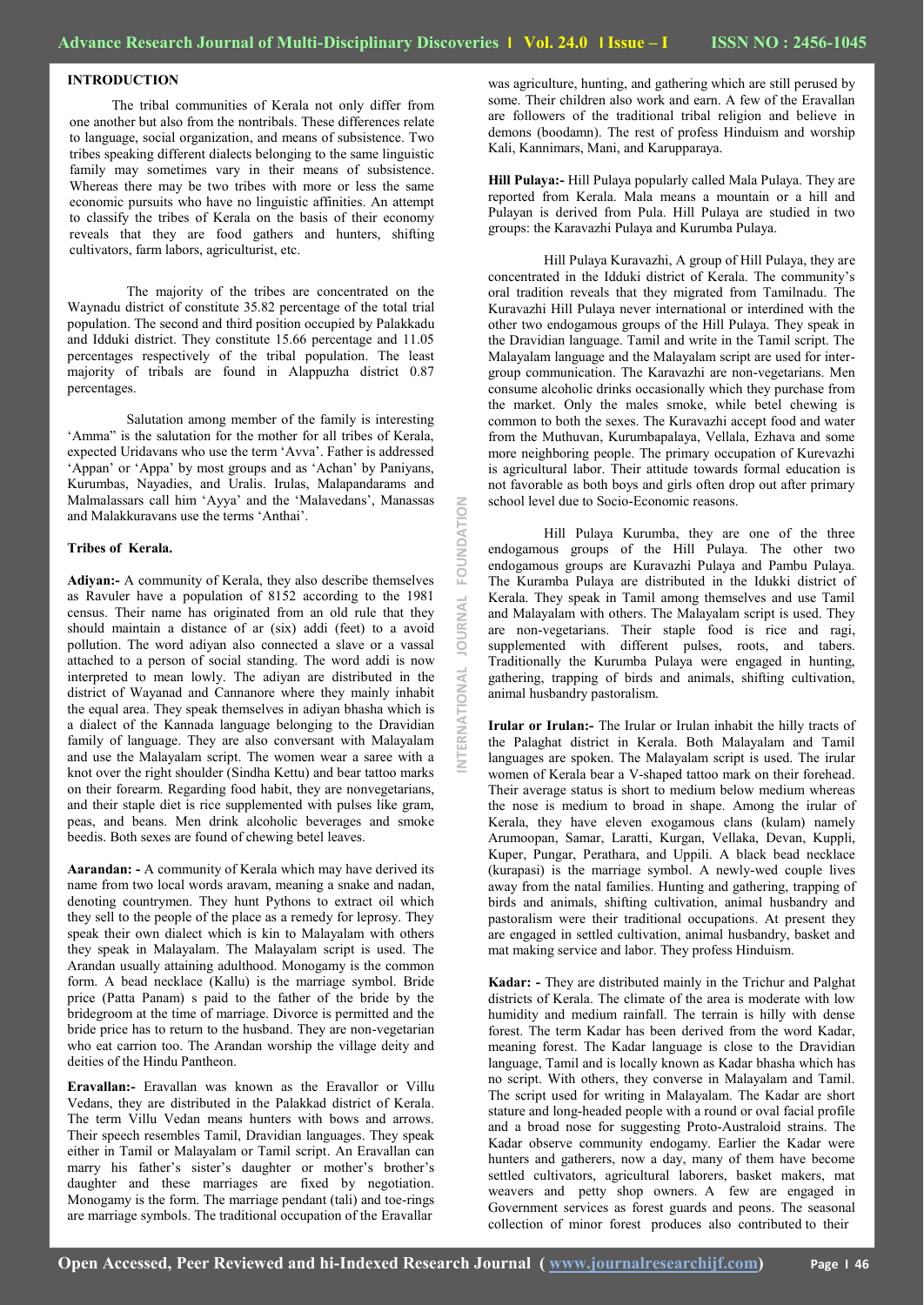**INTERNATIONAL JOURNAL FOUNDATION**

RNATIONAL

JOURNAL

FOUNDATION

income. A Kadar headman is known as Moopan. The Community professes Hinduism and Worship village and regional deities and deities of the wider Hindu Pantheon.

**Kanikkaran, Kanikkar:-** They are also known as Kanikkaran, but their neighbors refer to them as the Kani. They inhabit the hills of Neyyattinkara and Nedumangadu taluks of Trivandrum district and also live in the adjoining district of Quilon in Kerala. They are short, long-headed, flaring nostrils, prognathous jaw, and brachicep-halic heads. Their colors vary from light to dark brown. Both sexes grow long hair and knot at the back of the head.

They have the institution of headman known as Vettermale Kanikkars. The law of exogamy govern all marriages. A man usually marries the murapennu. There is no payment of dowry. Desertion and dowry are common. Women have low status. The does not permit to Uttar the name of her husband.

Burying the dead is common except among those living in the forests of the Kottayam River. Funeral ceremonies were conducted in the most solemn manner. Pollution connected with death lasts for 15 days.

They worship clan deities like Karutta Thamburan, Kottara Thamburan, and Adulla Thamburan. Generally, their literacy rate is higher than scheduled tribes.

**Kochuvelan:-** Also referred to as Mala Ulladan, they are distributed in the Kottayam, Idukki and Pathanamthitta districts of Kerala. The term Ulladan may have been derived from the word "UL" meaning side and "Nadan" countrymen, ie one who lives in the interior country. The language used both within the family and with others in Malayalam, one of the Dravidian language. Rice is their staple cereal. They are non-vegetarians and eat pork but avoid eating the meat of buffalo and bison. Both men and women drink alcoholic beverages occasionally which they purchase from the market.

Cross-cousin marriage is in vogue among them. Adult marriage is the common practice and marriages rearranged by elders through negotiation. Hunting, gathering, trapping of birds and animals and shifting cultivation were the traditional occupations of Kochuvelan. They profess Hinduism and appoint sacred specialists from their own community to perform worship and conduct marriage and death rituals.

Their attitude towards both indigenous and modern medicine is favorable. Modern contraceptive methods have been accepted by them.

**Koraga: -** Koragas are inhabitants of the Cannanore district. They are if average height, black-skinned, thick-lipped and have wavy or curly hair. Both sexes use earrings and bangles. They are non-vegetarians. They speak Tulu language.

Their total population was 1500. They are divided into two groups that is Sappu Koraas and Kantu Koragas. Basket making is their main occupation. They live in low huts hatched with grass or leaves.

Marriages are arranged by the parents of the bridegroom. Divorce is common. Divorce and widowed are free to remarry. Polygamy and forbidden.

The Koragas were animists. They worship Sun and Guru Karnavans. Their popular God is known as Katu and Mariamma. Women are participating in all religious ceremonies. They bury the dead. The grave is far away from the settlement Pollution connected with death lasts for sixteen days.

**Kurumans:**- A group of the Kuruman, they are referred to as Mulla Kuruman and sometimes as Mulla Kurumba. The Mulla Kuruman are concentrated in the Wynad district of Kerala.

Traditionally the Mulla Kuruman were hunters, food gatherers and shifting cultivators, but now they are mostly

engaged in settled cultivation or wage labor. Boys and Girls of this community generally study to the secondary and primary school level, respectively.

They worship the territorial deity (kudi devata), Ganapathi, Sri Krishnan, Kadamkuli, and Mariamma.

**Kurumbas:-** They are found in Kottayam district. They are of medium height, dark complexioned. They are two main divisions that are Urukurumbas and Kadukurumbas. They are food gathers and hunters. They follow the patrilineal rule of succession. The Kurumbas have the institution of the headman known as Arason. It is hereditary. They have the Chapli (Priest) who is the important person at funeral and marriage ceremonies.

Marriage is only after puberty. Marriages have to be exogamous. To marry the daughter of the maternal aunt is objectionable but the daughter of the maternal uncle is recommended. To essentials, part of the ceremony is the presentation of the cloth and the trying of a string of colored beads. Marriage by the exchange is not popular. Polygamy and Sorority were popular.

These family ties are not very strong and the morality is not satisfactory. Divorce and desertion are common. They are animist and totemists. Their favorite deity is Sanchali Karuppan. They bury the dead in a common graveyard, close to their settlement. The son is the chief mourner. Pollution connect with death lasts for six days.

**Mahamalasar: -** They are found in Palaghat district. They are also seen at Sangam, Thekkady and is the Parambikulam in Idukki district. Their total population was 500.49. They are the most primitive kattujathi. They lead a nomadic way of life. They are still following hunting and food gathering. They are of medium height, dark in color have oily hair. The closed approach to nakedness is the most salient nature.

They are non-vegetarian. They treat cow as a polluting animal. They speak Tamil. They live in under overhanging rocks and in the hollows of trees. They follow nonlocals' residence after marriage. Their family is the nuclear type.

They have the institution of the male headman called Mooppan or Periyathampy and female head women called Ponnuthalavi. The Wiseman enjoy equal status in compared to men in all walks of life. The life cycle ritual is simple and they follow strictly the concept of purity and population during the occasion of post-delivery, puberty, death etc. As soon as girls attain puberty, a separate hut is constructed and the girl ushered into it. They are very rigid in the observance of taboos connected with menses of women.

Marriage is held at bride"s residence. It generally takes place on Monday. They worship Godless like Vanabhadra, Kaliamma, Banathiamma, etc. The dead person is given a bath and is buried in the forest.

**Kota:** - Kota is one of the primitive tribal group in Tamilnadu and Kerala. The Kota male wears a shirt and munda and uses a varad as covering. The female use a traditional wear called Kir in the village and wear saree and blouse. When they go out of the village the women are fond of wearing gold and silver ornaments. Both the men and women beautifully their bodies with tattoo marks of birds, animals, and flowers.

The Kota social structure is based on a number of Keri or street. Normally each Kota village has three Keris with two different names, they are Kiker (lower street), Nadukar (middle street).

The family is the basic social, economic and religious unit of Kota tribe. Husband is the head of the family. They are traditionally involved in Blacksmith, Carpentry, etc. they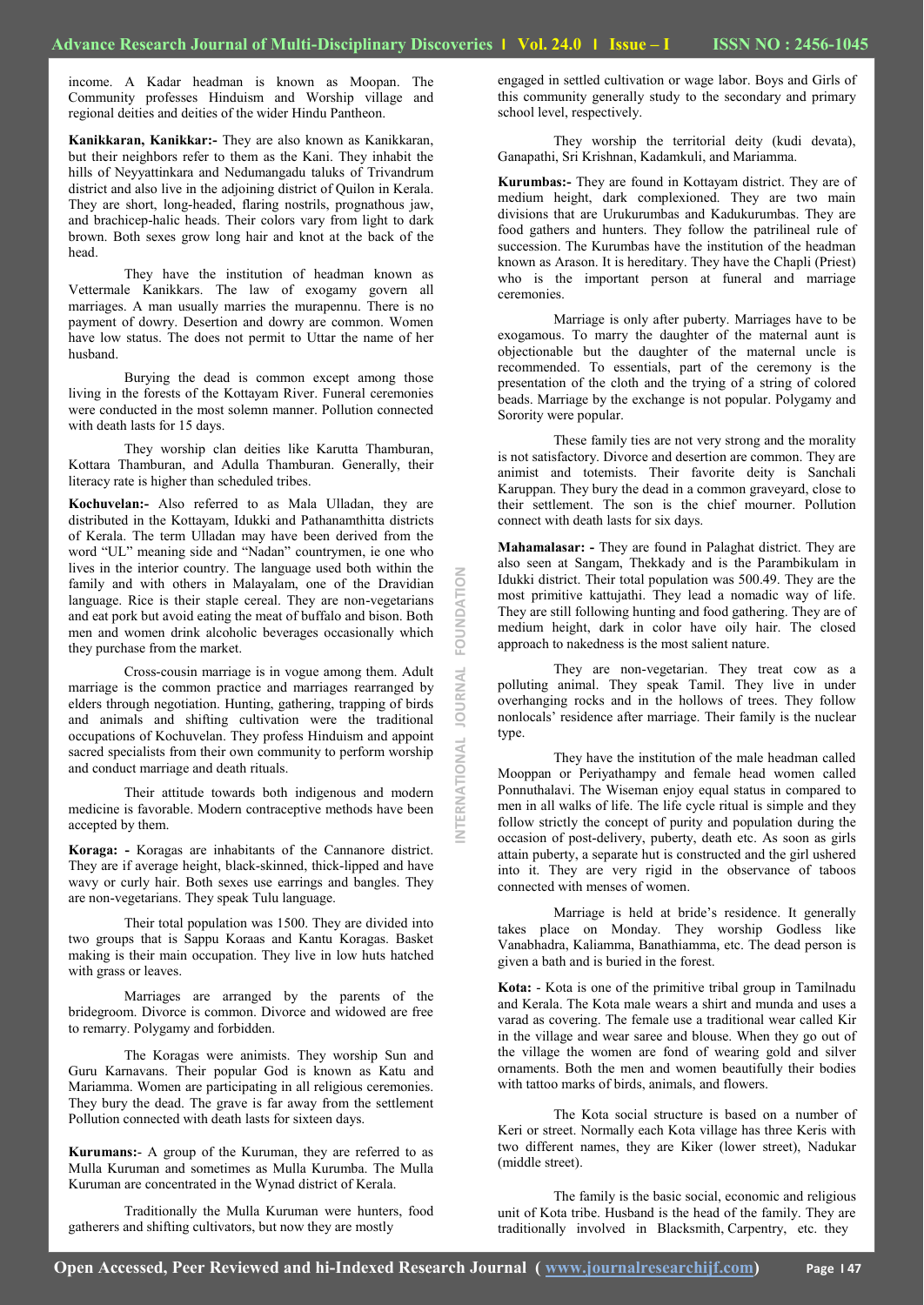**INTERNATIONAL JOURNAL FOUNDATION**

INTERNATIONAL

**JOURNAL** 

FOUNDATION

practice shifting cultivation called Bhurthy. At present their major economic activity is small farming.

Keri is an exogamous unit. Marriage and sexual relationship between the same Keri are strictly prohibited. They also worship natural objects like Sun, Moon, Earth, and Rain. Every month of the first Monday the whole village gather before the temple to worship deities. Both on the marriage and death ceremony, they play music and the whole village participate in the dance. Feast also provides the other villages.

**Malaiaryan: -** They are found in Kottayam and Ernakulam district. They are non-vegetarians. Women have equality of status and are permitted to own property. They followed the Marumakkathayam rule. They are economically and culturally miserable.

Their huts were made of stone or mud. Some of the huts have mud walls and rooms with doors and windows fitted on wooden frames. Bamboo mats are used for sitting and sleeping. They have the institution of headman known as Perumban or Kani. They worship Durga, Bhagavathi, Sashta etc.

They have the Talikethu Kalyanam before girls attain puberty. The real marriage is after puberty. Marriage was arranged by elders. Divorce is permitted. Polygamy is popular. They bury the dead.

**Malayar: -** They are the hill people of Kerala. This Malayar group is distributed in the Palaghat and Thrissur district of Kerala. The language spoken by them at home and with others is Malayalam. Rice is the staple cereal for them.

Cross-cousin marriage is prevalent among them. Hunting, gathering, and collection of honey are their traditional occupation. Now they took animal husbandry, agriculture, labor and cultivation as a primary occupation.

They profess a local form of Hinduism. The major festivals observed by them are Onam and Thandanvala.

**Mannan:**- They are a community of Kerala who lives in the Devikulam taluk of Idukki district. The Mannan is divided into two moieties (kudi), namely Arava and Panaya.

They are non-vegetarian who eat bison meat but not beef. They consume alcohol and avoid cow milk.

Their traditional occupation is hunting and gathering, trapping of birds and animals and shifting cultivation. At present, their occupation and agricultural labor, settled cultivation, animal husbandry, and mat weaving. They follow Hinduism. Madurai Meenakshi is regarded as the community deity. Various Hindu Gods and Goddess are also worshiped. Some of the Mannan boys studied up to the secondary levels and girls up to the primary school level.

**Malai Veden:-** Also known as Malai Veda in Tamilnadu, they claim to be the original inhabitants of the Travancore region of Kerala. Presently they lie in the Kanyakumari district of Tamilnadu.

The Malai Vedan do not have social division. Monogamy is the norm and marriage between cross-cousins are preferred. The age at marriage varies from fifteen to eighteen years for girls and from twenty to twenty-five for boys. The Malai Veden were traditional food gathers. Now they collect forest produce and supply the same to the market through middlemen.

The Mali Vedan profess Hinduism and worship deities like Karungaliamman, Yeratamallan, and Parangliamman. The Mali Vedan attack importance to modern education and prefer to send their children to school They usually study up to the secondary school level. They make use of traditional medicines and follow indigenous methods of contraception. The voluntary organization has helped them to get employment and information.

**Muduvan / Muthuvan: -** This community inhabits the border regions of Tamilnadu and Kerala. The Muduvan are Hindus are believe in a number of spirits. The Muduvan are distributed in Idukki district and adjoining the Western Ghats of the Palakkad and Thrissur district. They are nonvegetarians. Rice and ragi are the staple cereals.

They prefer cross-cousin marriage. Marriage by negotiation is usual mode of acquiring a mate. They are agriculturalist, shifting and terrace cultivation is also practiced by them.

Recently they have started sending their boys to school. While the girls are not encouraged to go informal education. They use both traditional and modern medicines.

**Malasar:** - These are tribes in Kerala and Tamilnadu. They were nonvegetarian. They have no social divisions of exogamous. They make their living by labor in the forest, in the non-tribal land lord"s house and a few collect minor forest produce. They were experts in catching and faming the elephant.

The Kula panchayat exists at village level among the Malasar under the headship of Mooppan. They profess Hindu religion. They do not have family deities but worship village deities. They mainly worship goddesses like Kliyamma and Droupadhi. Recently they started worshipping male God, Ayappaswamy.

They follow cross-cousin marriage. Polygamy and Junior Sorority are the forms of marriage. Divorce is permitted with the consent of their Kula panchayat the Malasar community observe pre-delivery rituals and postdelivery restrictions for the pregnant women. They observe birth pollution for seven days. The mother's brother takes active parts in child"s naming ceremony.

They bury dead, elava and observe obsequies Karamadhi on eight days. They observe annual ancestors worship.

**Mala Kuravan:** - The Mala Kuravans a tribe of Tamilnadu and Kerala. They were considered as nomadic agricultural labors and subsisted by hunting and gathering hill produce. Nowadays their major economic resource is land and labor. They are non-vegetarians and take the meal of beef, pig, frog, fish etc. their staple food is rice and they prefer to take Pachavellai rice, water. Both men and women habitually take alcoholic drinks available in the market. They are fond of smoking a beedi and chewing tobacco and beterl.

They are animists and Toto mists and they worship the spirit of ancestors. They also worship the forest Gods like Mantramurthy, Ayarvelli, Pottanatha etc. they observe Hindu fes. rivals like Onam, Deepavali, Shivaratri etc.

They claim to have eight exogamous clans. Child marriage was the earlier practice nowadays girls are married after probity. Monogamy is the principal form of marriage. The most common type of family is the nuclear type.

They bury the dead in a deep grave far away from their settlement and pollution connected with death rites lasts for sixteen days or on the last day a non-vegetarian feast is given.

**Marati:-** This tribe is found in Kannur district. Both sexes grow long hair and knot it at the back. Females wear sarees, blouse, nose-rings, ear-rings etc. They speak Marati language. They are non-vegetarians. They were economically better off than the other tribes in Kerala. They are mostly cultivators. They follow the patrilineal rule of succession. They are most agriculturist and labors. Most of them have their own land. They also real cattle, sell milk and butter.